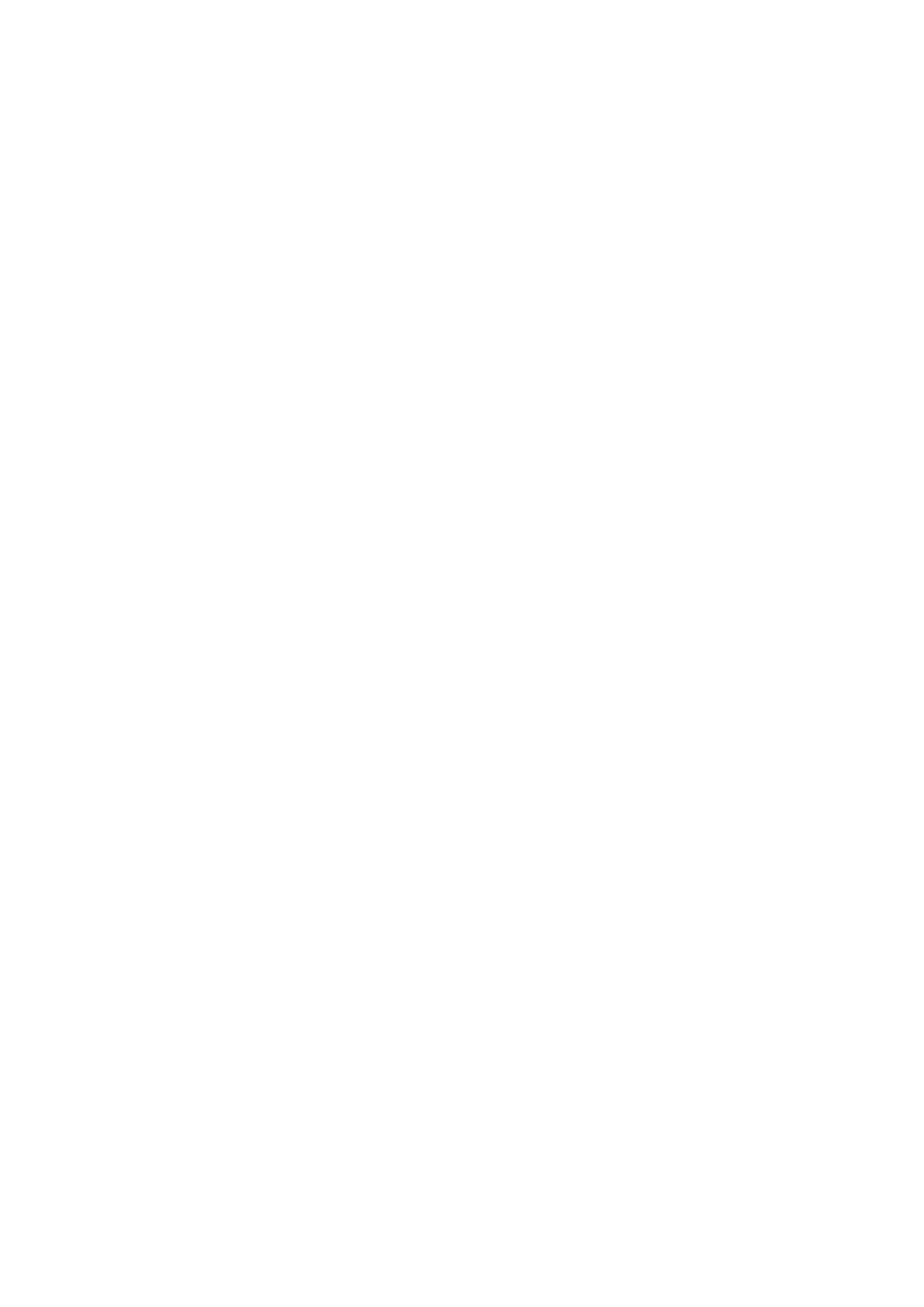*I certify that this PUBLIC BILL, which originated in the LEGISLATIVE COUNCIL, has finally passed the LEGISLATIVE COUNCIL and the LEGISLATIVE ASSEMBLY of NEW SOUTH WALES.*

*Legislative Council 2011* *Clerk of the Parliaments*



New South Wales

# **Water Industry Competition Amendment Bill 2011**

Act No , 2011

An Act to make miscellaneous amendments to the *Water Industry Competition Act 2006*, *Water Industry Competition (General) Regulation 2008* and *Local Government (General) Regulation 2005*.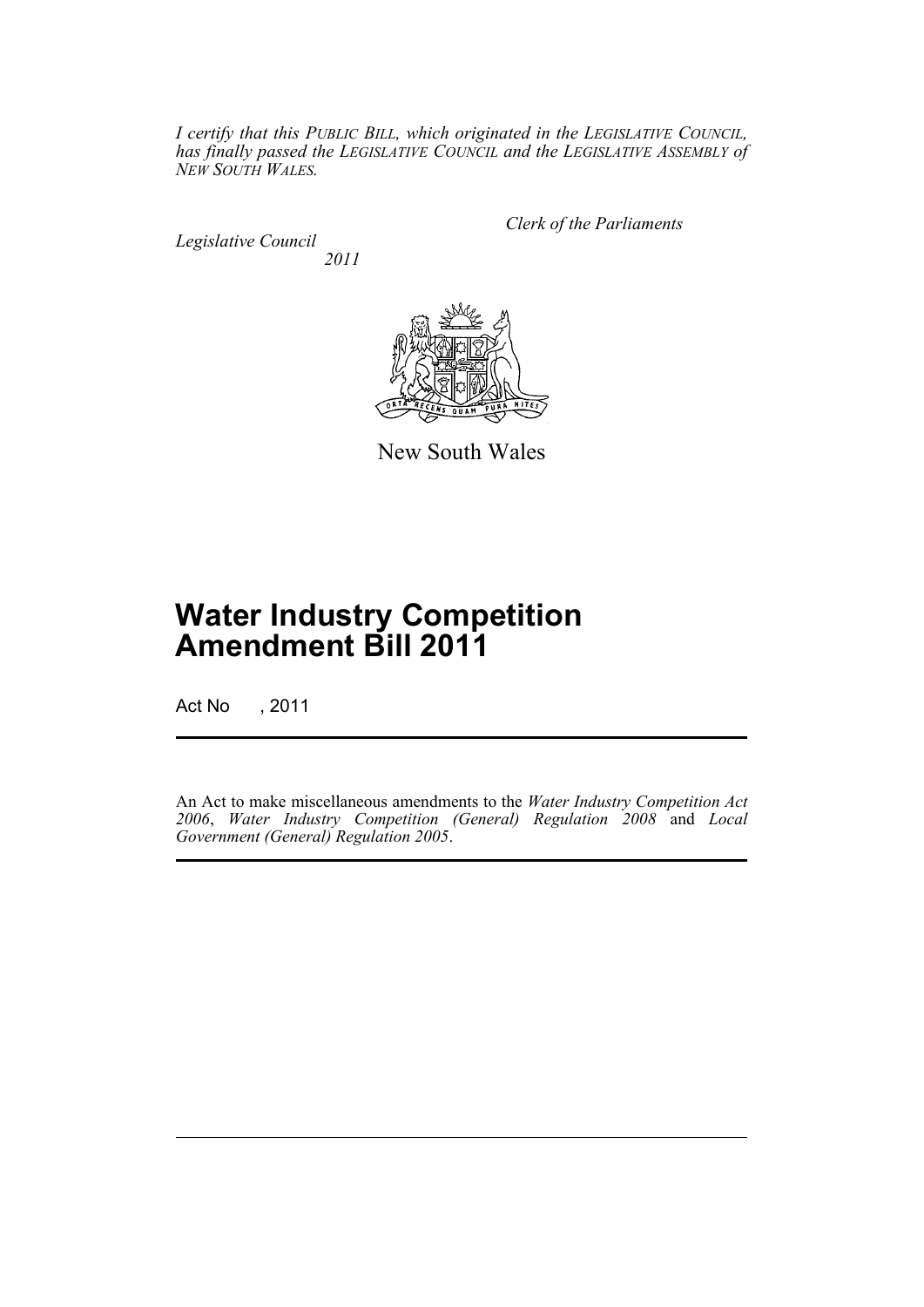## <span id="page-3-0"></span>**The Legislature of New South Wales enacts:**

## **1 Name of Act**

This Act is the *Water Industry Competition Amendment Act 2011*.

## <span id="page-3-1"></span>**2 Commencement**

- (1) This Act commences on a day or days to be appointed by proclamation, except as provided by subsection (2).
- (2) Schedule 1 [24]–[26] commence on the date of assent to this Act.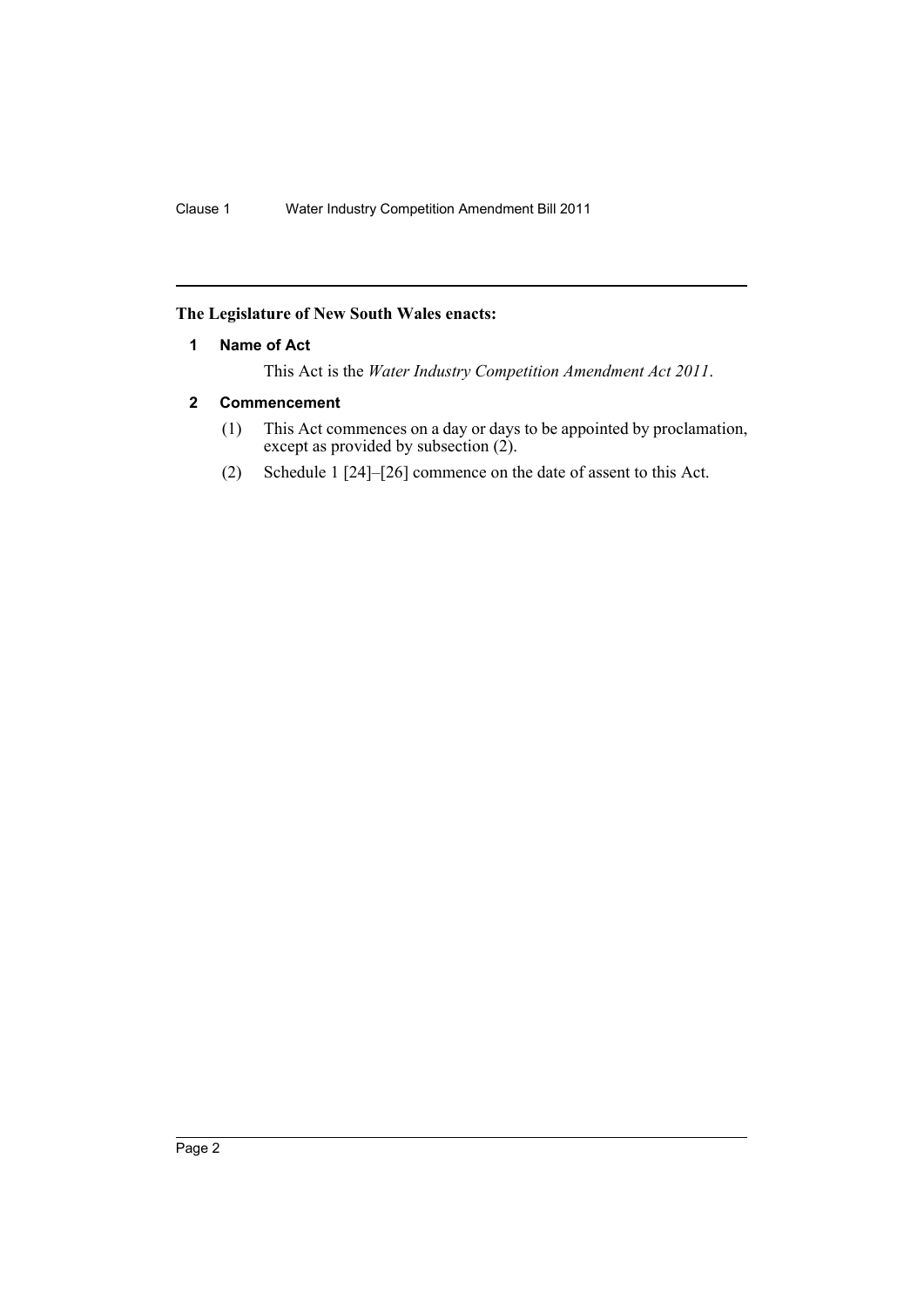Amendment of Water Industry Competition Act 2006 No 104 Schedule 1

## <span id="page-4-0"></span>**Schedule 1 Amendment of Water Industry Competition Act 2006 No 104**

- **[1] Section 5 Prohibition of unlicensed network operation and water supply** Insert "or public water utility" after "licensed retail supplier" in section 5 (2).
- **[2] Section 6 Licences**

Insert "(or, if so specified, both)" after "sewerage services" in section 6 (1) (b).

## **[3] Section 7 Licensing principles**

Insert "generally" after "consumers" in section 7 (1) (a).

## **[4] Section 7 (1) (e)–(g)**

Insert after section 7 (1) (d):

- (e) the promotion of policies set out in any prescribed water policy document,
- (f) the potential for adverse financial implications for small retail customers generally arising from the activities proposed to be covered by the licence,
- (g) the promotion of the equitable sharing among participants in the drinking water market of the costs of water industry infrastructure that significantly contributes to water security.

## **[5] Section 7 (3)**

Insert after section 7 (2):

(3) In this section:

*prescribed water policy document* means a plan or other policy document concerning the use of water resources issued by or on behalf of the Government that is prescribed by the regulations (whether as in force at a particular time or from time to time).

## **[6] Section 10 Determination of applications**

Omit section 10 (3). Insert instead:

- (3) A licence may not be granted to:
	- (a) a disqualified corporation, or
	- (b) a corporation that is a related entity (within the meaning of the *Corporations Act 2001* of the Commonwealth) of a disqualified corporation, but only if the disqualified corporation would have a direct or indirect interest in, or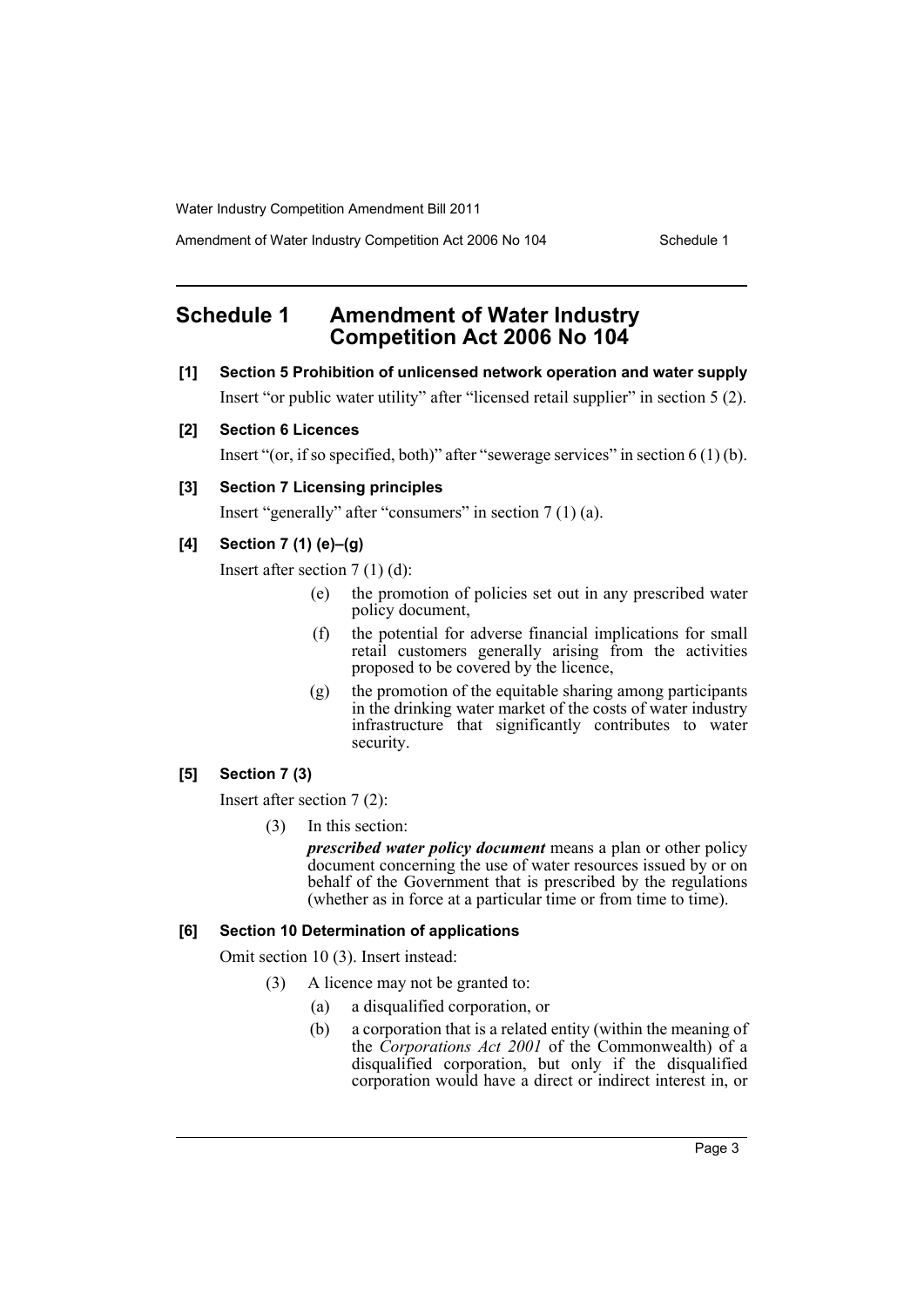Schedule 1 Amendment of Water Industry Competition Act 2006 No 104

influence on, the carrying out of the activities that the licence would authorise if granted.

#### **[7] Section 13 Conditions of licences**

Insert at the end of section 13 (2) (b):

, and

- (c) in the case of a retail supplier's licence that authorises the licensee to supply drinking water—the Minister may impose conditions on the licence that the Minister is satisfied promote the equitable sharing among public water utilities and licensed retail suppliers of drinking water of the costs of water industry infrastructure that significantly contributes to water security, including (but not limited to) the following:
	- (i) a condition requiring the licensee to obtain a specified proportion of the water that it supplies under the authority of its licence by means of specified water industry infrastructure,
	- (ii) a condition requiring the licensee to contribute to the costs of specified water industry infrastructure (whether or not it is used to provide the licensee with the water that it is authorised to supply under the licence) calculated in a specified manner and payable to a specified person or persons.

#### **[8] Section 13 (3) (d)**

Insert at the end of section 13 (3) (c):

, and

(d) may make provision for the calculation of contributions for the purpose of the imposition of conditions under subsection  $(2)$  (c).

#### **[9] Section 13 (3A)**

Insert after section 13 (3):

(3A) Nothing in Part 3 (Access to infrastructure services) limits the power of the Minister to impose conditions under this section.

#### **[10] Part 5 Operation of water retail market**

Omit "**between small retail customers and licensed retail suppliers**" from the heading to Division 1.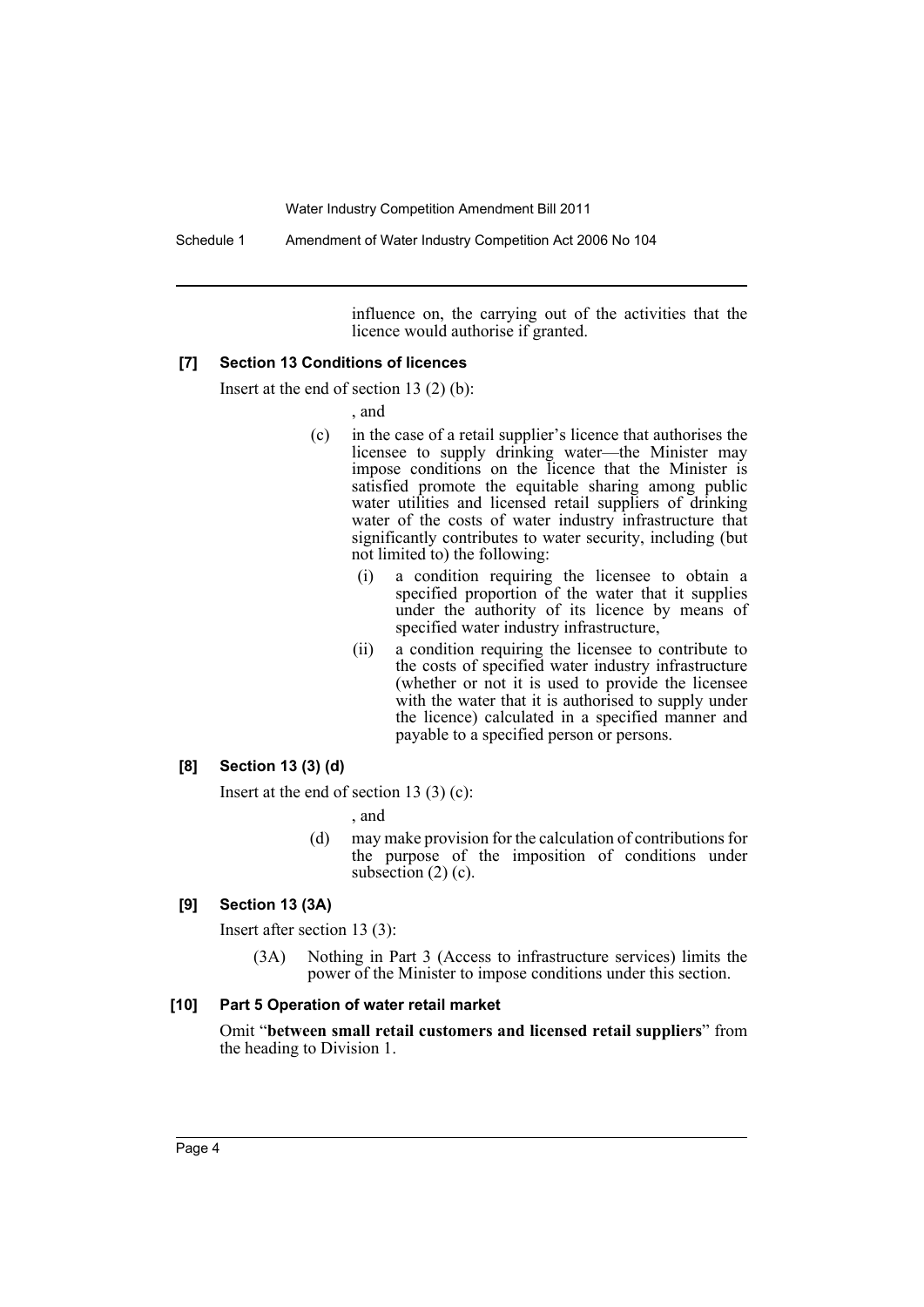## **[11] Section 46A**

Insert before section 47:

#### **46A Definition**

In this Division:

*entitled person* means any of the following:

- (a) an owner or occupier of land affected by the exercise (or proposed exercise) of a function under Division 2 of Part 6,
- (b) any other person of a class prescribed by the regulations.

## **[12] Section 48 Review of decisions under approved ombudsman scheme**

Omit ", and any other person of a class prescribed by the regulations," from section 48 $(1)$ .

Insert instead "and any entitled person".

## **[13] Section 48 (3)**

Omit "other persons of such classes as are prescribed by the regulations". Insert instead "entitled persons".

## **[14] Section 49 Approved ombudsman scheme**

Insert after section 49 (1) (a):

(a1) disputes and complaints concerning the exercise, or proposed exercise, of functions under Division 2 of Part 6, and

## **[15] Section 49 (2) (a) and (c)**

Insert "and authorised licensed network operators" after "licensed retail suppliers" wherever occurring.

## **[16] Section 49 (2) (d)**

Omit "other persons prescribed by the regulations".

Insert instead "entitled persons".

## **[17] Section 49 (2) (g)**

Omit "other persons of such classes as are prescribed by the regulations". Insert instead "entitled persons".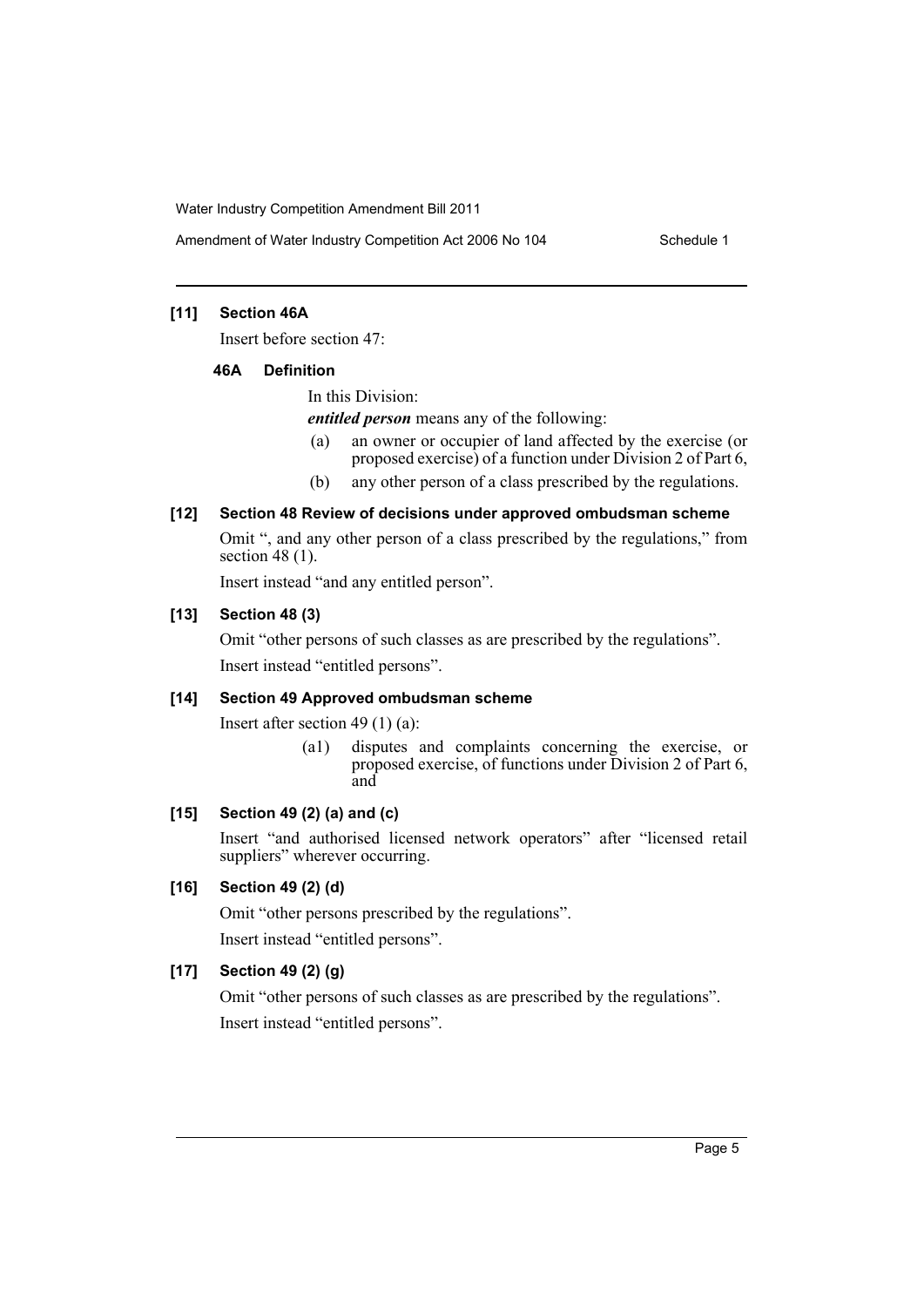Schedule 1 Amendment of Water Industry Competition Act 2006 No 104

#### **[18] Section 49 (5)**

Insert "or authorised licensed network operator" after "licensed retail supplier".

**[19] Section 50 Licence conditions relating to approved ombudsman scheme** Insert "or provides sewerage services (or both)" after "supplies water".

#### **[20] Section 50 (2)**

Insert at the end of section 50:

- (2) It is a condition of the network operator's licence of an authorised licensed network operator that:
	- (a) the operator must be a member of an approved ombudsman scheme, and
	- (b) the operator is bound by, and must comply with, any decision of the ombudsman under the scheme relating to a dispute or complaint involving the operator and an entitled person.

#### **[21] Section 64 Ownership of water industry infrastructure**

Omit section 64 (1) and (2). Insert instead:

(1) Except where another Act expressly provides otherwise, water industry infrastructure is owned by the person that constructs or installs it or any person that subsequently acquires title to it, whether or not the land in, on, under or over which it is situated is owned by that person.

**Note.** Examples of provisions of other Acts that expressly provide for the ownership of water industry infrastructure by certain public water utilities include the following:

- (a) section 19 of the *Hunter Water Act 1991*,
- (b) section 21 of the *State Water Corporation Act 2004*,
- (c) section 37 of the *Sydney Water Act 1994*,
- (d) section 54 of the *Sydney Water Catchment Management Act 1998*.
- (2) Water industry infrastructure that a network operator's licence authorises the licensee to construct, maintain or operate is not to be taken in execution of any judgment against a person (other than the owner of the infrastructure or the licensee) under any process of a court.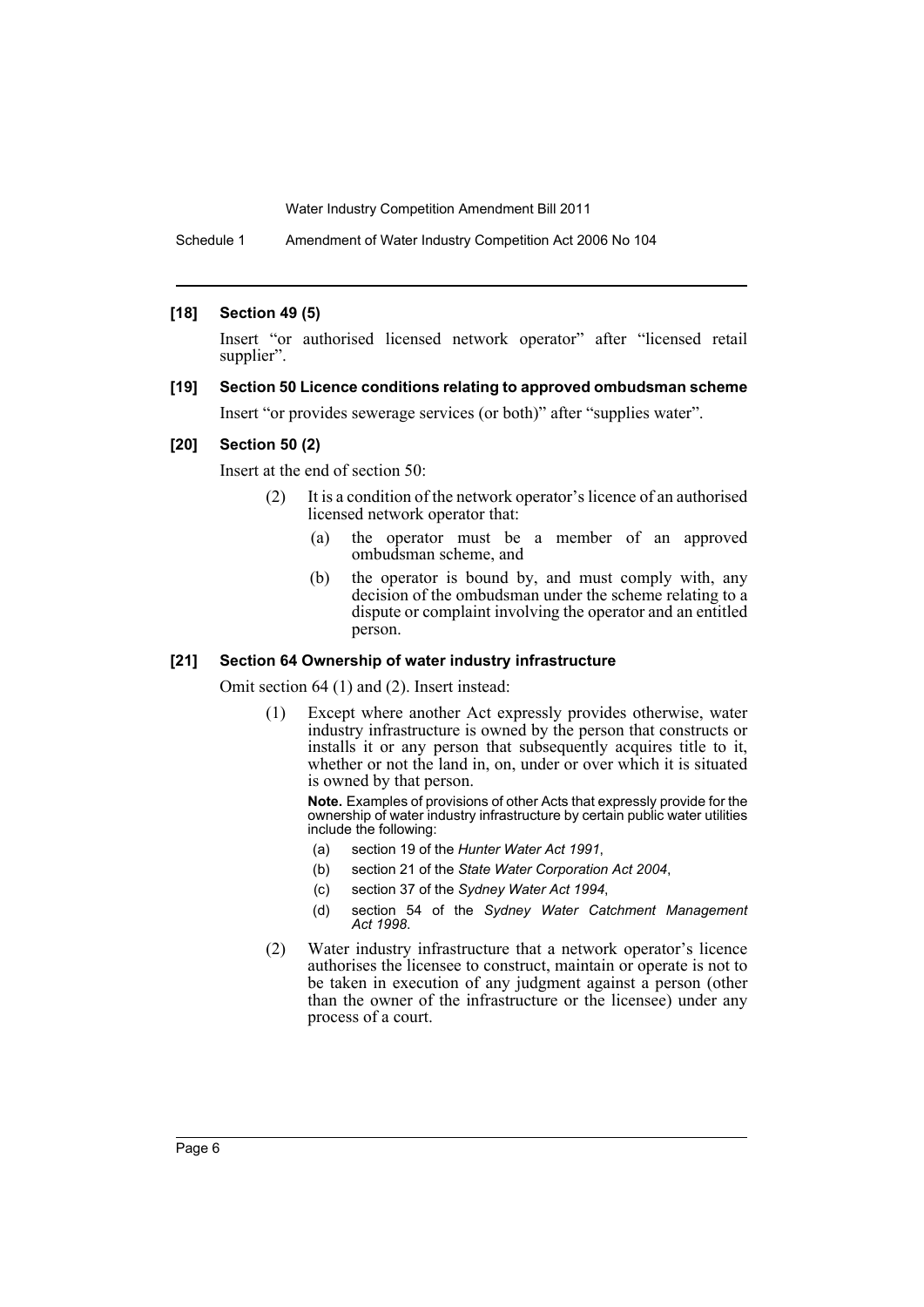## **[22] Part 6, Division 1, heading**

Insert before section 58:

## **Division 1 Powers and duties relating to water industry infrastructure generally**

#### **[23] Part 6, Division 2**

Insert after section 65:

## **Division 2 Powers of entry of authorised licensed network operators**

#### **65A Interpretation**

(1) In this Division:

*authorised agent* of an authorised licensed network operator means a person appointed by the operator under section 65F.

(2) A reference in this Division to the water industry infrastructure of an authorised licensed network operator (however expressed) is a reference to the water industry infrastructure that the operator is authorised to construct, maintain or operate under its network operator's licence regardless of whether the infrastructure is owned by the operator or any other person.

#### **65B Entry of land**

- (1) An authorised licensed network operator may, by any of its authorised agents, enter any land in accordance with this Division for any one or more of the following purposes:
	- (a) to carry out an inspection or maintenance work on any of its water industry infrastructure,
	- (b) to carry out necessary repair work on any of its water industry infrastructure,
	- (c) to carry out emergency work on any of its water industry infrastructure.
- (2) Except in emergencies, a power of entry may be exercised only during daylight hours.

## **65C Notice of entry**

(1) Before an authorised agent of an authorised licensed network operator exercises a power of entry under this Division, the authorised licensed network operator concerned must give the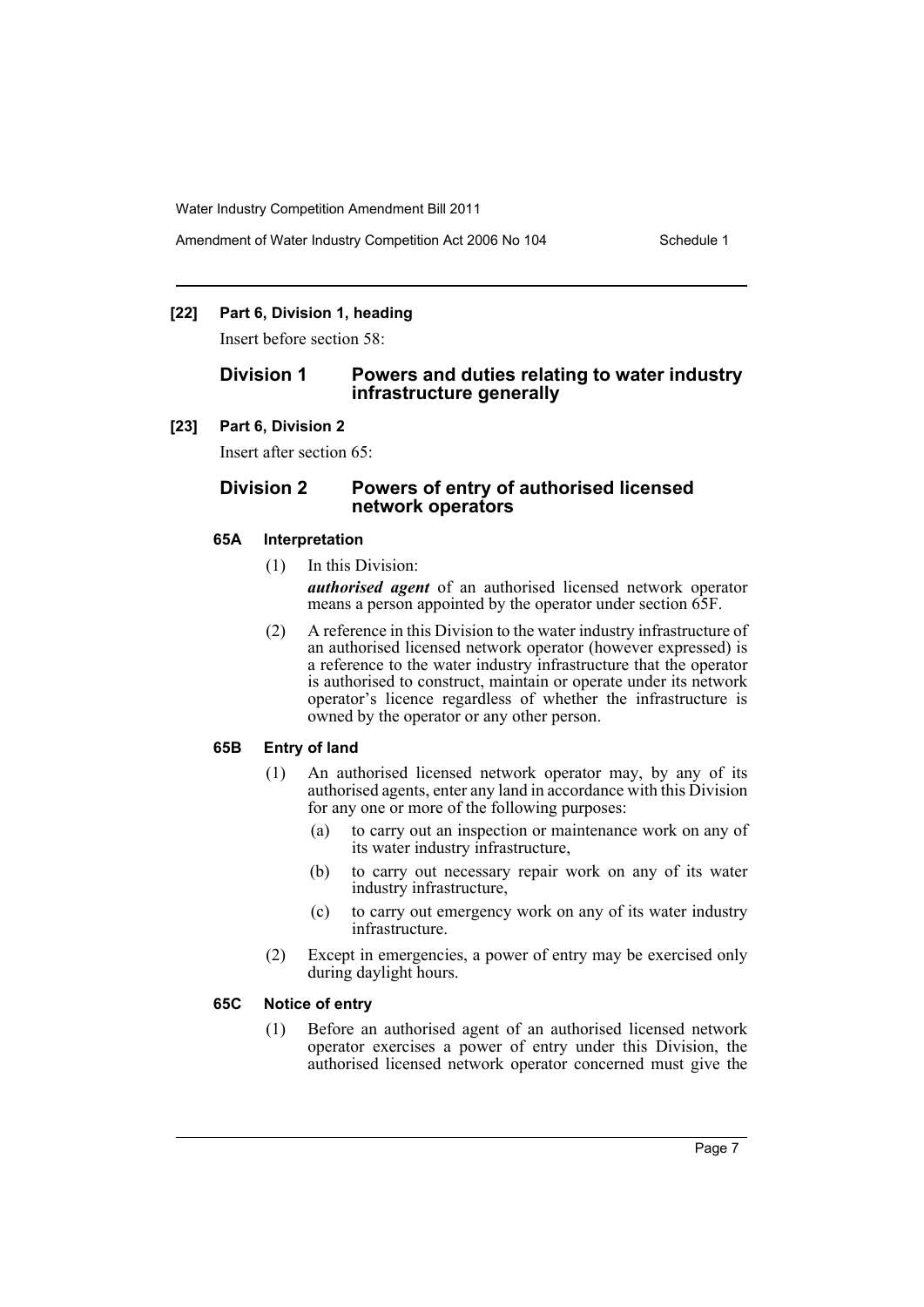occupier (or, if there is no occupier, the owner) of the land written notice of the intention to enter the land.

- (2) The notice must specify the day on which the authorised agent intends to enter the land and must be given at least 2 days before that day.
- (3) This section does not require notice to be given:
	- (a) if entry to the land is made with the consent of the occupier (or, if there is no occupier, the owner) of the land, or
	- (b) if entry is required urgently and the case is one in which the authorised licensed network operator has authorised in writing (either generally or in the particular case) entry without notice, or
	- (c) if the giving of notice would defeat the purpose for which the power is to be exercised.

#### **65D Use of force**

- (1) Reasonable force may be used for the purpose of gaining entry to any land (other than such part of a building as is being used for residential purposes) under a power conferred by this Division, but only if authorised by the authorised licensed network operator concerned in accordance with this section.
- (2) The authority:
	- (a) must be in writing, and
	- (b) must be given in respect of the particular entry concerned, and
	- (c) must specify the circumstances that must exist before force may be used.

## **65E Compensation**

- (1) An authorised licensed network operator, in exercising its functions under this Division, is to do as little damage as practicable and is, subject to this Division, to compensate all persons who suffer damage by the exercise of the functions.
- (2) Compensation may be made by reinstatement, repair, construction of works or payment.

## **65F Certificates of authority to enter land**

(1) An authorised licensed network operator may appoint a person to be an authorised agent of the authorised licensed network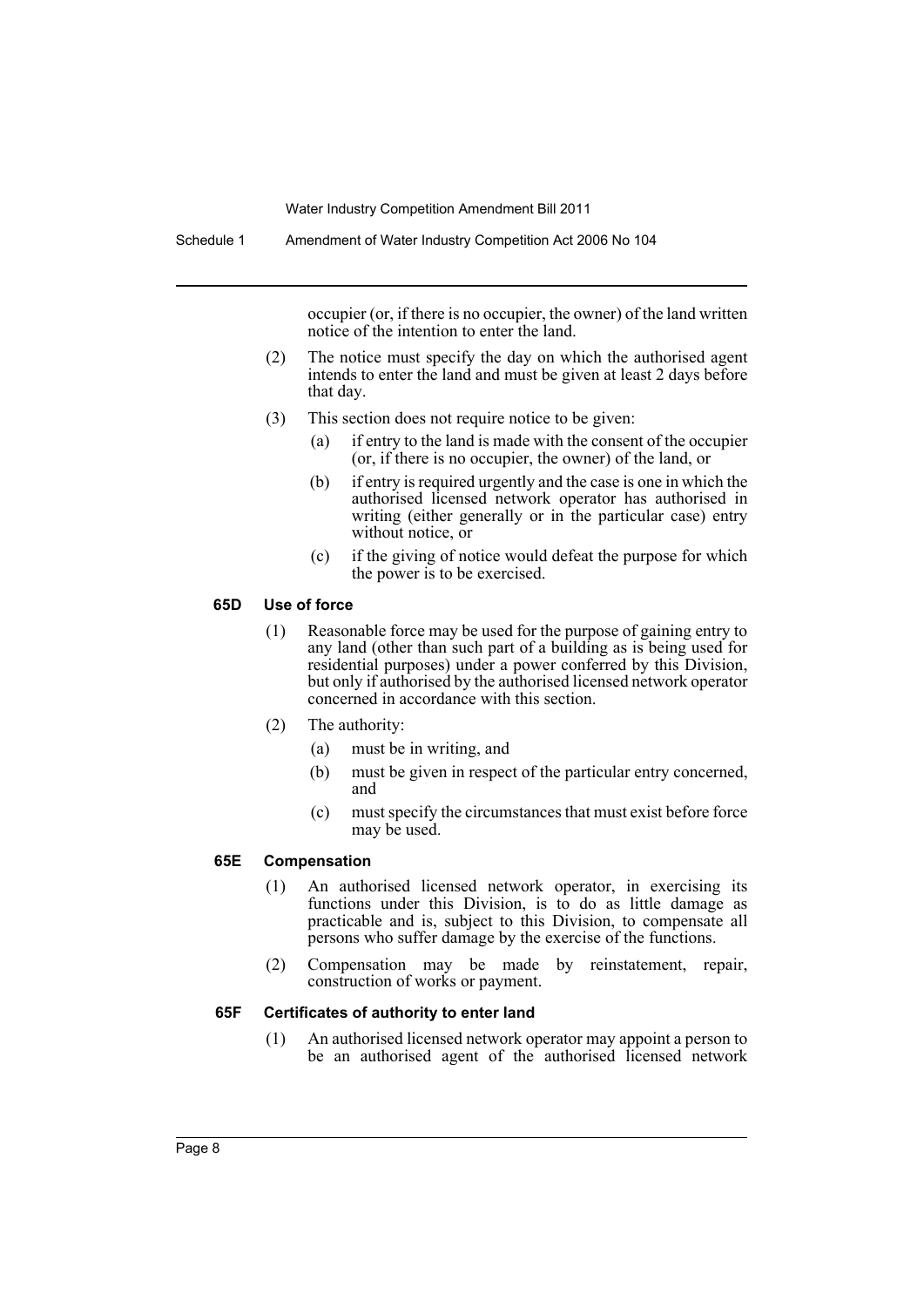Amendment of Water Industry Competition Act 2006 No 104 Schedule 1

operator for the purposes of exercising powers under this Division by issuing the person with a certificate of authority.

- (2) A power of entry under this Division may not be exercised by an authorised agent unless the authorised agent:
	- (a) is in possession of a certificate of authority issued by the authorised licensed network operator concerned, and
	- (b) produces the certificate when required to do so by the owner or occupier of the land.
- (3) The certificate of authority:
	- (a) must state that it is issued under this Act, and
	- (b) must give the name of the person to whom it is issued, and
	- (c) must describe the nature of the powers conferred and the source of those powers, and
	- (d) must state the date (if any) on which it expires, and
	- (e) must describe the kind of land to which the power extends, and
	- (f) must:
		- (i) be under the seal of the authorised licensed network operator concerned, or
		- (ii) bear the signature of the principal officer of the authorised licensed network operator concerned or of any other officer of that operator (or an officer belonging to a class of officers of that operator) prescribed by the regulations.
- (4) The Minister may, by written notice given to an authorised licensed network operator, do any or both of the following:
	- (a) impose conditions or restrictions on certificates of authority issued under this section by the operator, either generally or in particular cases, including restrictions on the purposes for which and the circumstances in which a power of entry may be exercised,
	- (b) issue guidelines to be observed by the operator concerning the issue of certificates of authority under this section.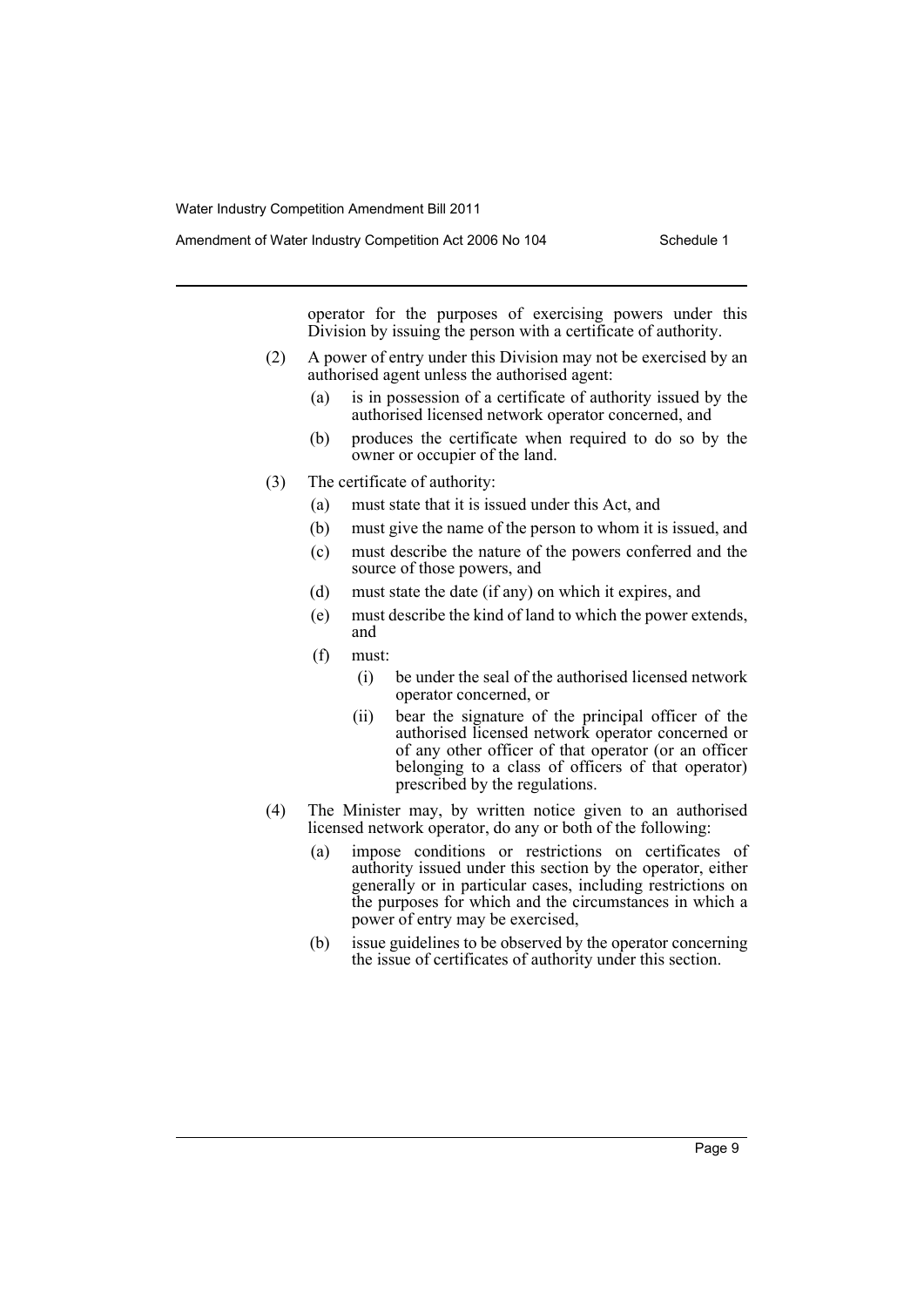Schedule 1 Amendment of Water Industry Competition Act 2006 No 104

#### **65G Entry to residential premises**

A power of entry conferred by this Division is not exercisable in relation to such part of a building as is used for residential purposes except:

- (a) with the consent of the occupier (or, if there is no occupier, the owner) of that part of the building, or
- (b) under the authority conferred by a warrant of entry.

## **65H Warrants of entry**

- (1) An authorised licensed network operator may apply to an authorised officer within the meaning of the *Law Enforcement (Powers and Responsibilities) Act 2002* if it is of the opinion that it is necessary for an authorised agent of the authorised licensed network operator to enter any land (including any building used for residential purposes) for the purposes of this Division.
- (2) An authorised officer within the meaning of the *Law Enforcement (Powers and Responsibilities) Act 2002* to whom such an application is made may, if satisfied that there are reasonable grounds for doing so, issue a warrant of entry authorising an authorised agent of the authorised licensed network operator named in the warrant to enter the land for the purposes of this Division.
- (3) Division 4 of Part 5 of the *Law Enforcement (Powers and Responsibilities) Act 2002* applies to a warrant of entry under this section in the same way as it applies to a search warrant under that Act.

## **65I Other powers of entry unaffected**

This Division does not apply to any power of entry that a licensed network operator has apart from this Division (including under any contract, lease or easement).

#### **[24] Schedule 4 Savings, transitional and other provisions**

Insert at the end of clause 1 (1):

*Water Industry Competition Amendment Act 2011*

## **[25] Schedule 4, clause 1 (3)**

Omit "in the Gazette". Insert instead "on the NSW legislation website".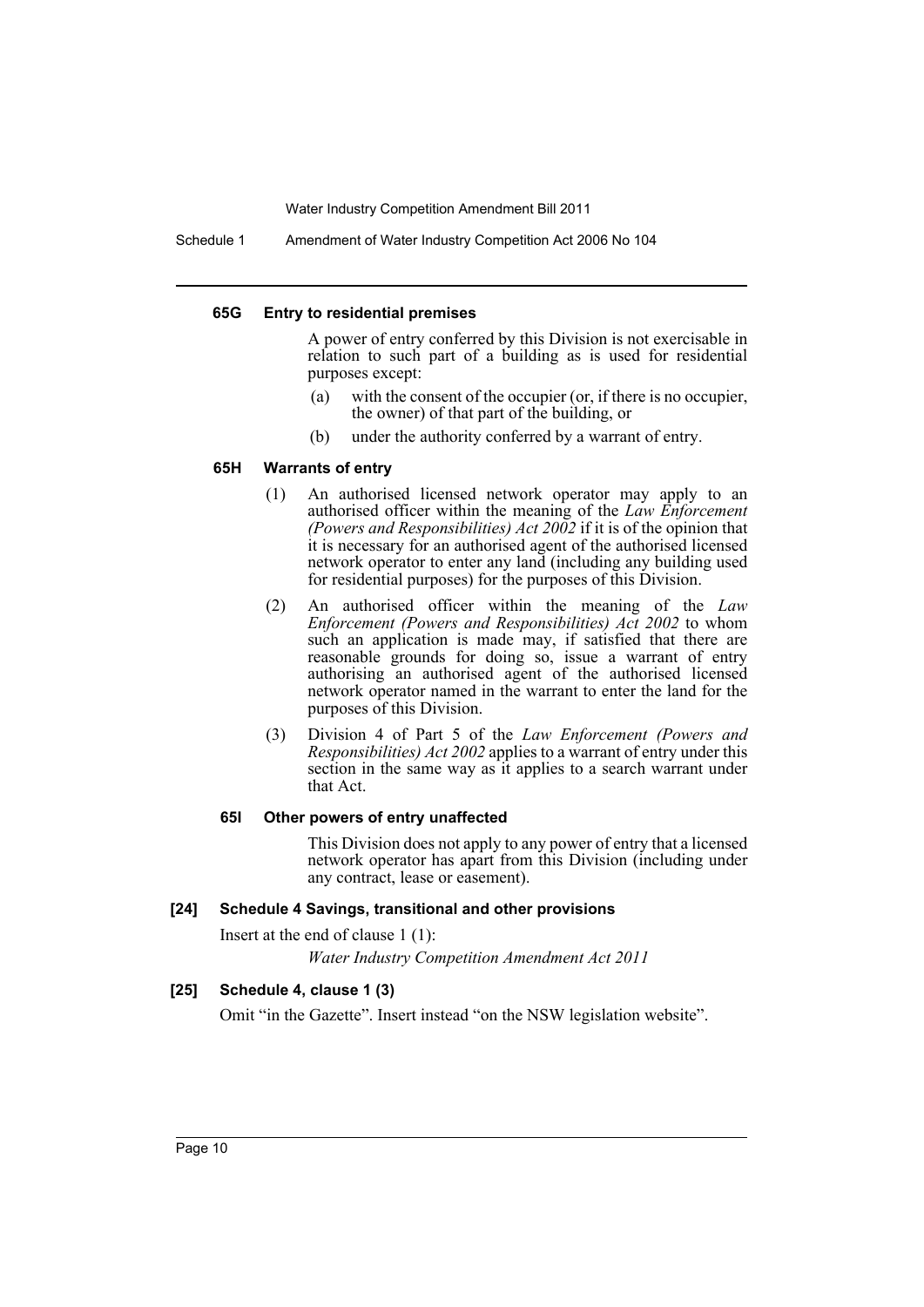## **[26] Schedule 4, Part 3**

Insert after Part 2:

## **Part 3 Provisions consequent on enactment of Water Industry Competition Amendment Act 2011**

#### **4 Definition**

In this Part:

*amending Act* means the *Water Industry Competition Amendment Act 2011*.

#### **5 Approval of new approved ombudsman scheme before commencement of amendments to Division 1 of Part 5**

- (1) For the purpose of facilitating the application of an approved ombudsman scheme to entitled persons in relation to the exercise of functions under Division  $\dot{2}$  of Part 6 (as inserted by the amending Act) and to small retail customers of sewerage services, the Minister may before the relevant day approve an existing or new ombudsman scheme under section 49 as if all of the amendments made to Division 1 of Part 5 by the amending Act had commenced on the date of assent to that Act.
- (2) An ombudsman scheme approved as provided by subclause (1) has effect on and from the relevant day.
- (3) The provisions of this clause are in addition to, and do not derogate from, the provisions of section 26 of the *Interpretation Act 1987*.
- (4) In this clause:

*relevant day* means the day on which the amendment to section 49 (1) made by the amending Act commences.

#### **6 Transitional period in relation to enforcement of new statutory licensing conditions**

- (1) The Minister may not take enforcement action under section 16 during the applicable transitional period in relation to any of the following licence conditions imposed by section 50 (as amended by the amending Act):
	- (a) the condition imposed by section 50 (1), but only in its application to any retail supplier who provides sewerage services under its retail supplier's licence,
	- (b) the condition imposed by section 50 (2).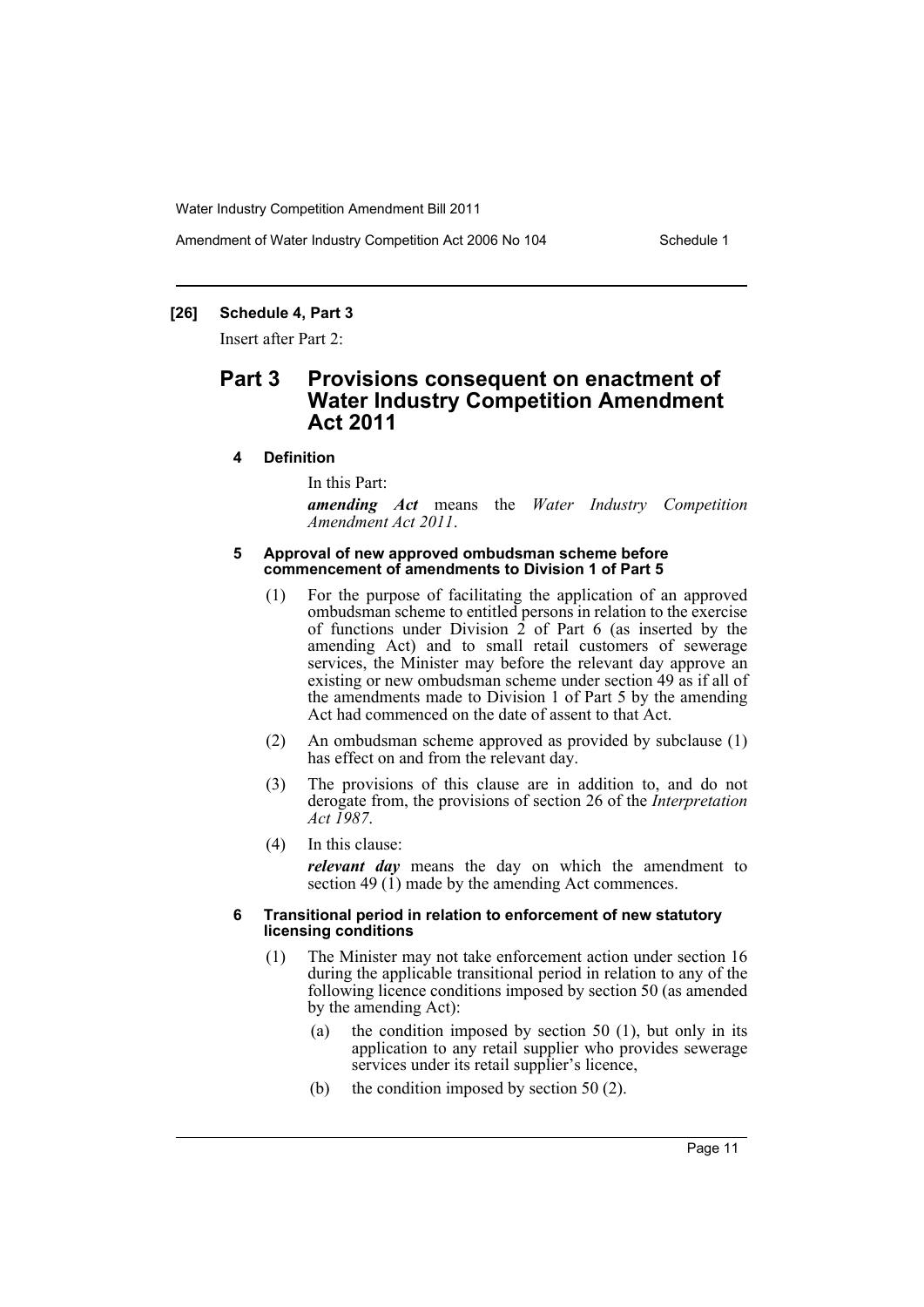Schedule 1 Amendment of Water Industry Competition Act 2006 No 104

(2) The *applicable transitional period* in relation to a licence condition referred to in subclause (1) is the period of 3 months commencing on the day on which the amendment made by the amending Act that imposes the condition concerned commences.

#### **7 Ownership of water industry infrastructure**

- (1) Subject to the regulations, section 64 (1) (as substituted by the amending Act) is taken on and from the relevant day to extend to:
	- (a) any water industry infrastructure constructed or installed before the relevant day, and
	- (b) any water industry infrastructure constructed or installed before the relevant day the title to which has subsequently been acquired by another person (whether before, on or after the relevant day).
- (2) The regulations may make provision for or with respect to the application of section 64 (1) (as substituted by the amending Act) to water industry infrastructure constructed or installed before the relevant day.
- (3) In this clause:

*relevant day* means the day on which section 64 (1) is substituted by the amending Act.

## **[27] Dictionary**

Insert in alphabetical order:

*authorised licensed network operator* means a licensed network operator that is a prescribed authority within the meaning of section 88A of the *Conveyancing Act 1919*.

## **[28] Dictionary, definition of "disqualified corporation"**

Omit the definition. Insert instead:

## *disqualified corporation* means:

- (a) a corporation that, pursuant to a declaration under section 16 (1) (e), has been declared to be a disqualified corporation for the purposes of this Act, or
- (b) a corporation that has, as one of its directors or as one of the persons concerned in its management, an individual who is a disqualified individual.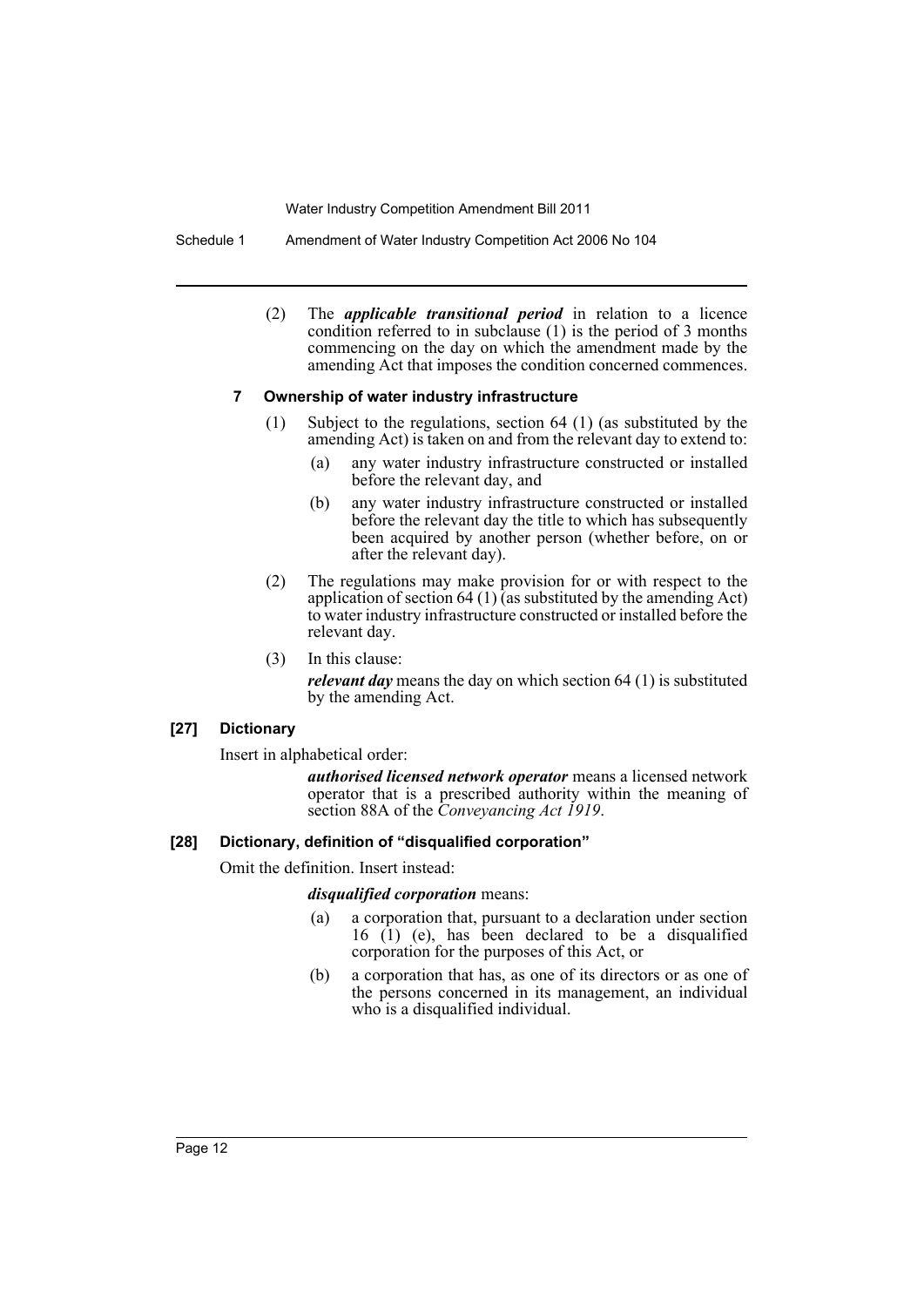Amendment of Water Industry Competition Act 2006 No 104 Schedule 1

## **[29] Dictionary**

Insert in alphabetical order:

*land* includes (in Division 2 of Part 6 and Division 2 of Part 7) any building or part of a building, or any structure or part of a structure, located on, under or above land.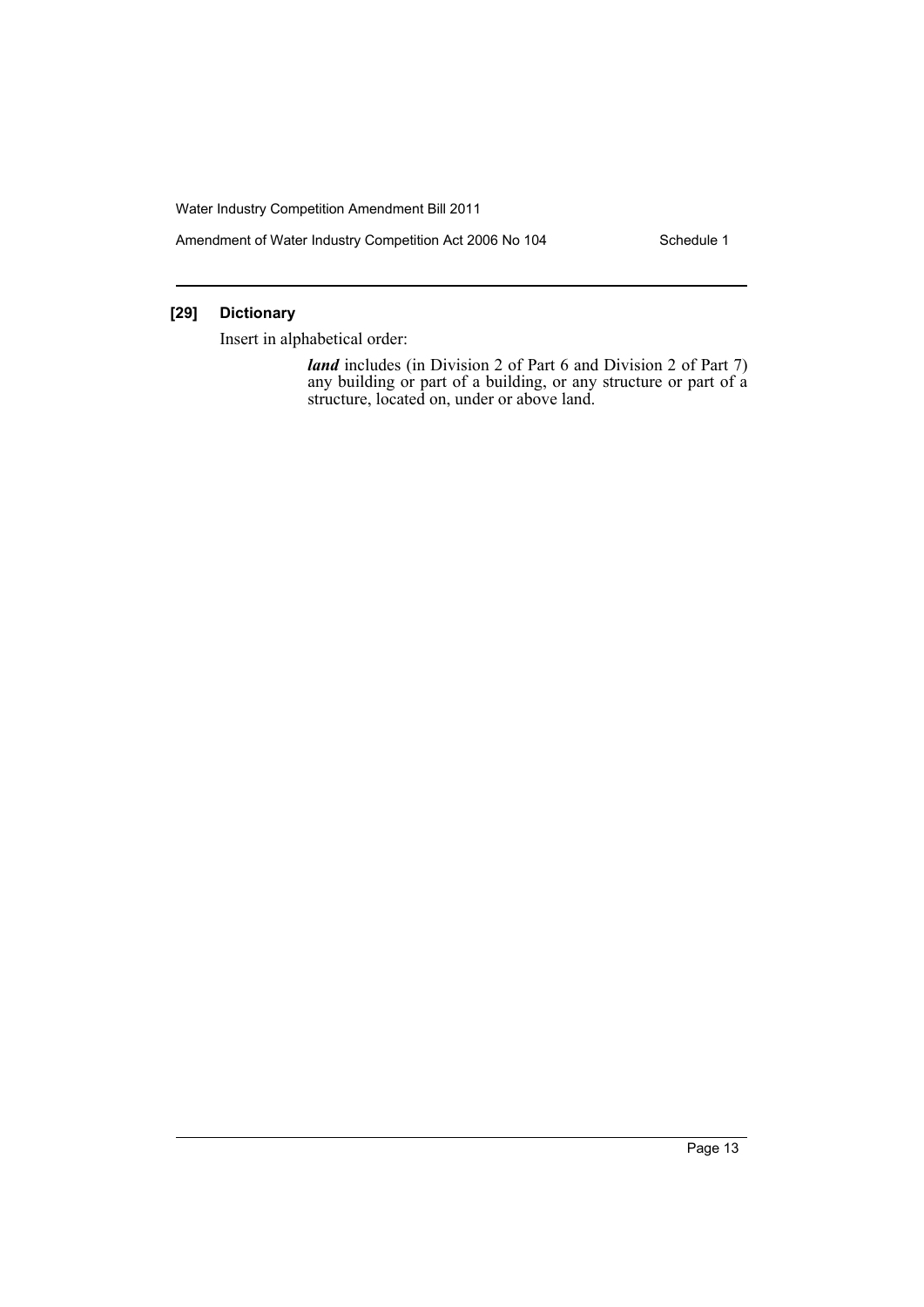## <span id="page-15-0"></span>**Schedule 2 Amendment of other legislation**

## **2.1 Local Government (General) Regulation 2005**

**Clause 48 Activities for which approval is not required**

Insert after clause 48 (f):

#### (g) **Activities authorised by licence under Water Industry Competition Act 2006**

An activity referred to in Part B or C of the Table to section 68 of the Act if it is carried out under the authority of a licence in force under the *Water Industry Competition Act 2006*.

## **2.2 Water Industry Competition (General) Regulation 2008**

#### **[1] Clause 3 Definitions**

Omit "8 or 15" from the definition of *retail supply management plan* in clause 3 (1).

Insert instead "7A".

#### **[2] Clause 13 Prescribed licence conditions: section 13 (1) (a)**

Omit "5, 13 and 18" from clause 13 (2). Insert instead "5 and 7B".

#### **[3] Clause 17 Person to be notified as to licence applications**

Insert "For the purposes of section 9 (1) (b) (iii) of the Act," before "IPART".

#### **[4] Clause 17 (2)**

Insert at the end of clause 17:

(2) If the applicant for a licence proposes to connect to or use any of the water industry infrastructure of a public water utility as part of the activities in relation to which the licence is sought, IPART must promptly notify that public water utility of the licence application.

#### **[5] Clause 19A Water industry infrastructure that was formerly exempt from requirement for a licence**

Omit "for a period of 18 months after that commencement" from clause 19A (1).

Insert instead "until the end of 17 June 2013".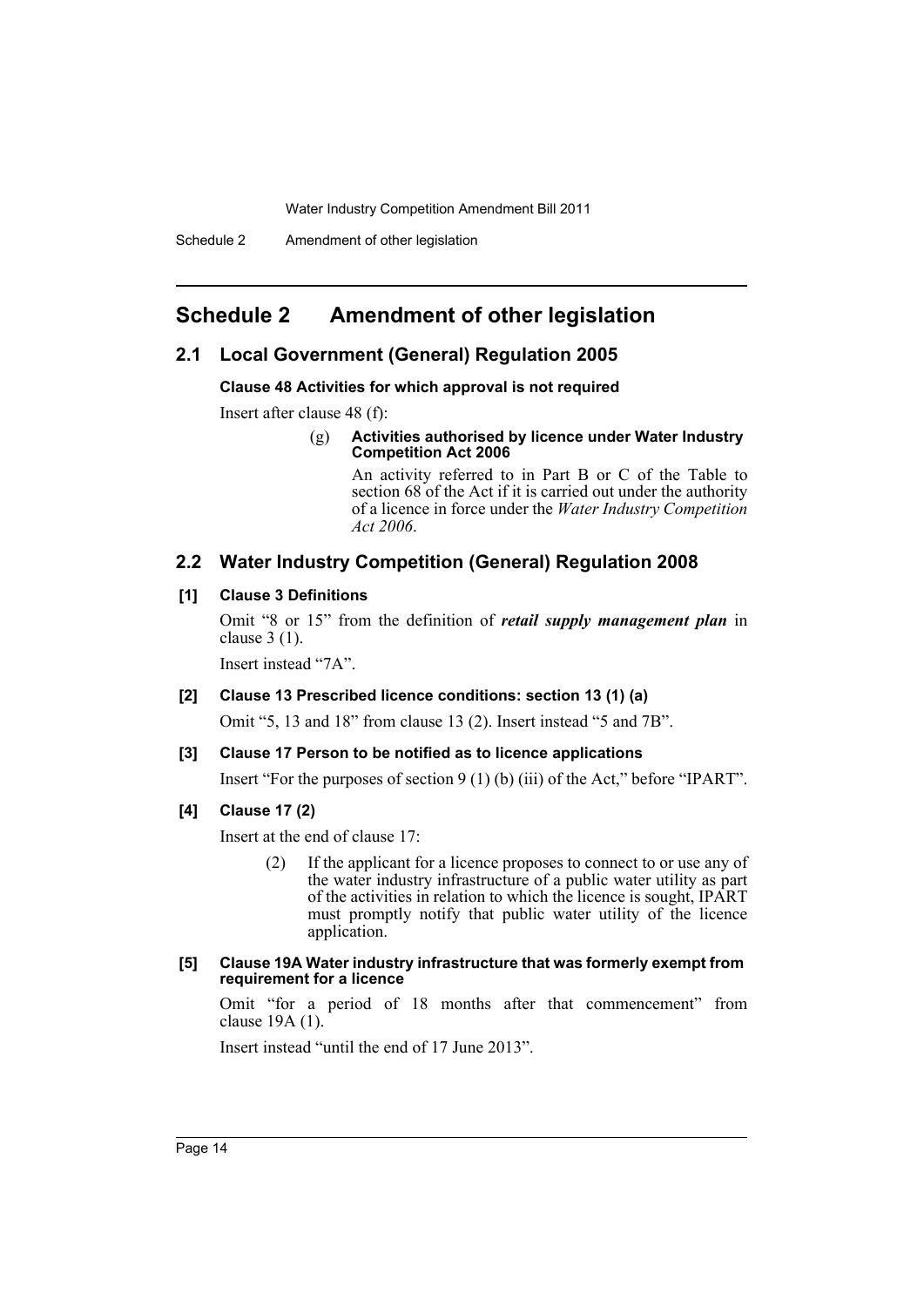Amendment of other legislation Schedule 2

## **[6] Clause 19A (1A)**

Insert after clause 19A (1):

(1A) Subclause (1) extends to water industry infrastructure regardless of whether it was constructed or installed before or after the commencement of the *Water Industry Competition (General) Amendment (Licensing Exemptions) Regulation 2010*.

## **[7] Clause 19A (2) (c)**

Insert at the end of clause 19A (2) (b):

- , and
- (c) clause 7A (1) of Schedule 2 is to be construed as if the words "Before commencing to carry out activities under a retail supplier's licence" were replaced with the words "Within 6 months after being granted a retail supplier's licence".

## **[8] Clause 27 Establishment of transfer code of conduct**

Insert "or public water utilities (or both)" after "licensed retail suppliers" in clause  $27(1)$ .

#### **[9] Clause 28A**

Insert after clause 28:

#### **28A Prescribed water policy document: section 7 (3)**

The *Metropolitan Water Plan* published by the New South Wales Government, as in force from time to time, is prescribed for the purposes of the definition of *prescribed water policy document* in section 7 (3) of the Act.

**Note.** A copy of the latest *Metropolitan Water Plan* is available at the Water 4 Life website (www.waterforlife.nsw.gov.au).

#### **[10] Schedule 1 Conditions for network operators' licences**

Omit clause 12 (b) and (c).

#### **[11] Schedule 2 Conditions for retail suppliers' licences**

Insert after clause 7:

## **7A Retail supply management plans**

(1) Before commencing to carry out activities under a retail supplier's licence, the licensee must prepare, and forward to IPART, a retail supply management plan that indicates the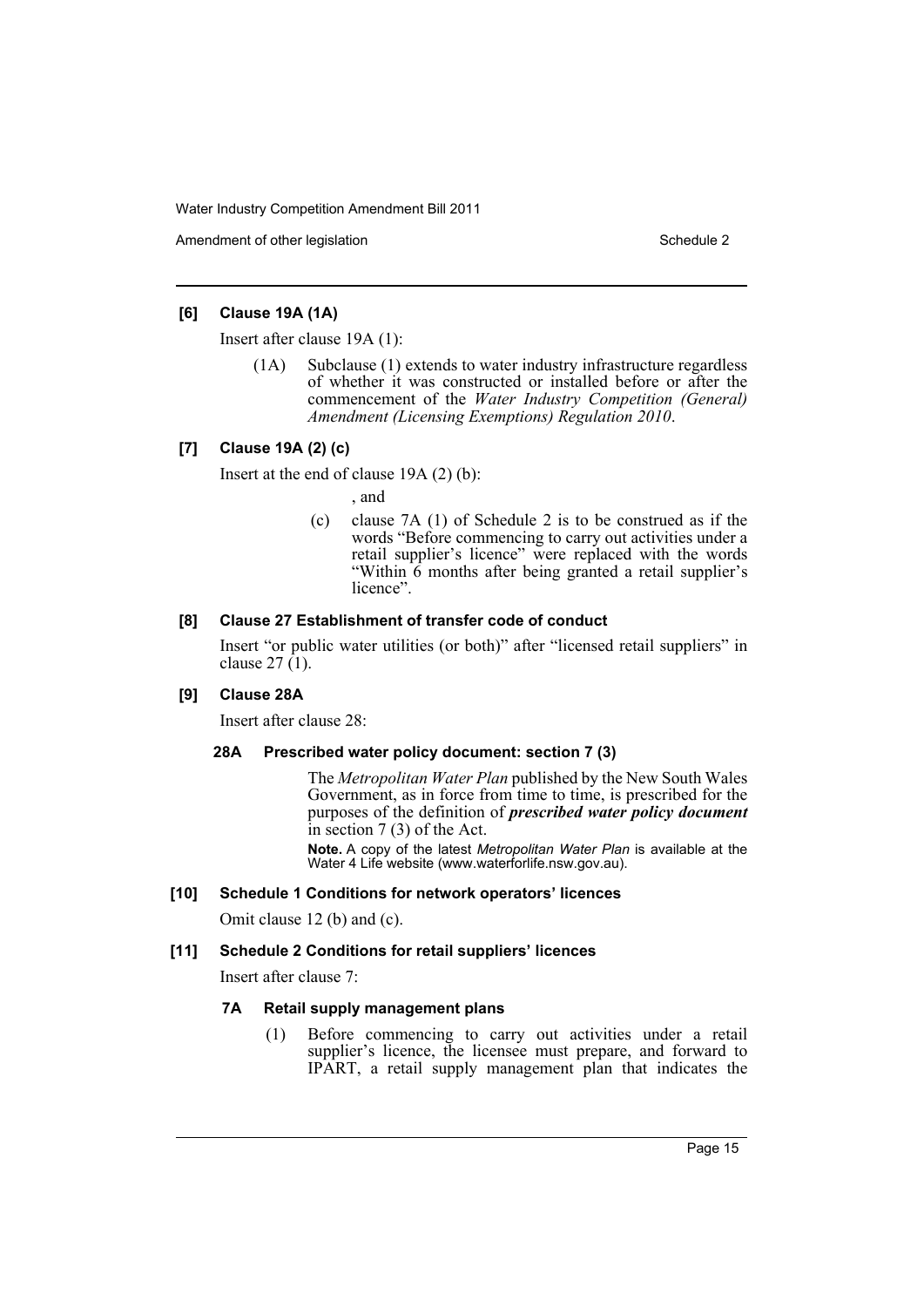Schedule 2 Amendment of other legislation

arrangements that the licensee has made, or proposes to make, in relation to:

- (a) the events and circumstances that could adversely affect the licensee's ability to supply water or provide sewerage services (or both), as authorised by the licence, and
- (b) the probability of the occurrence of any such event or circumstance, and
- (c) the measures to be taken by the licensee:
	- (i) to prevent the occurrence, or minimise the effect, of any such event or circumstance, and
	- (ii) to arrange for alternative supplies of water or the provision of sewerage services (or both), as authorised by the licence, in response to any such event or circumstance, and
- (d) the arrangements that the licensee has made, or proposes to make, to ensure that it complies with:
	- (i) its code of practice for complaints by small retail customers and its code of practice for debt recovery from such customers, and
	- (ii) the marketing code of conduct and the transfer code of conduct.
- (2) The licensee:
	- (a) must ensure that its retail supply management plan is fully implemented and kept under regular review and, in particular, that all of its activities are carried out in accordance with that plan, and
	- (b) must, if the Minister so directs, amend its retail supply management plan in accordance with the Minister's direction.
- (3) If the Minister or IPART so demands, or if any significant change is made to its retail supply management plan, the licensee:
	- (a) must provide the Minister or IPART with a report, prepared by an approved auditor in such manner and form as the Minister or IPART may direct, as to the adequacy of the plan, or
	- (b) must pay the Minister's or IPART's costs of conducting an investigation into the adequacy of the plan.